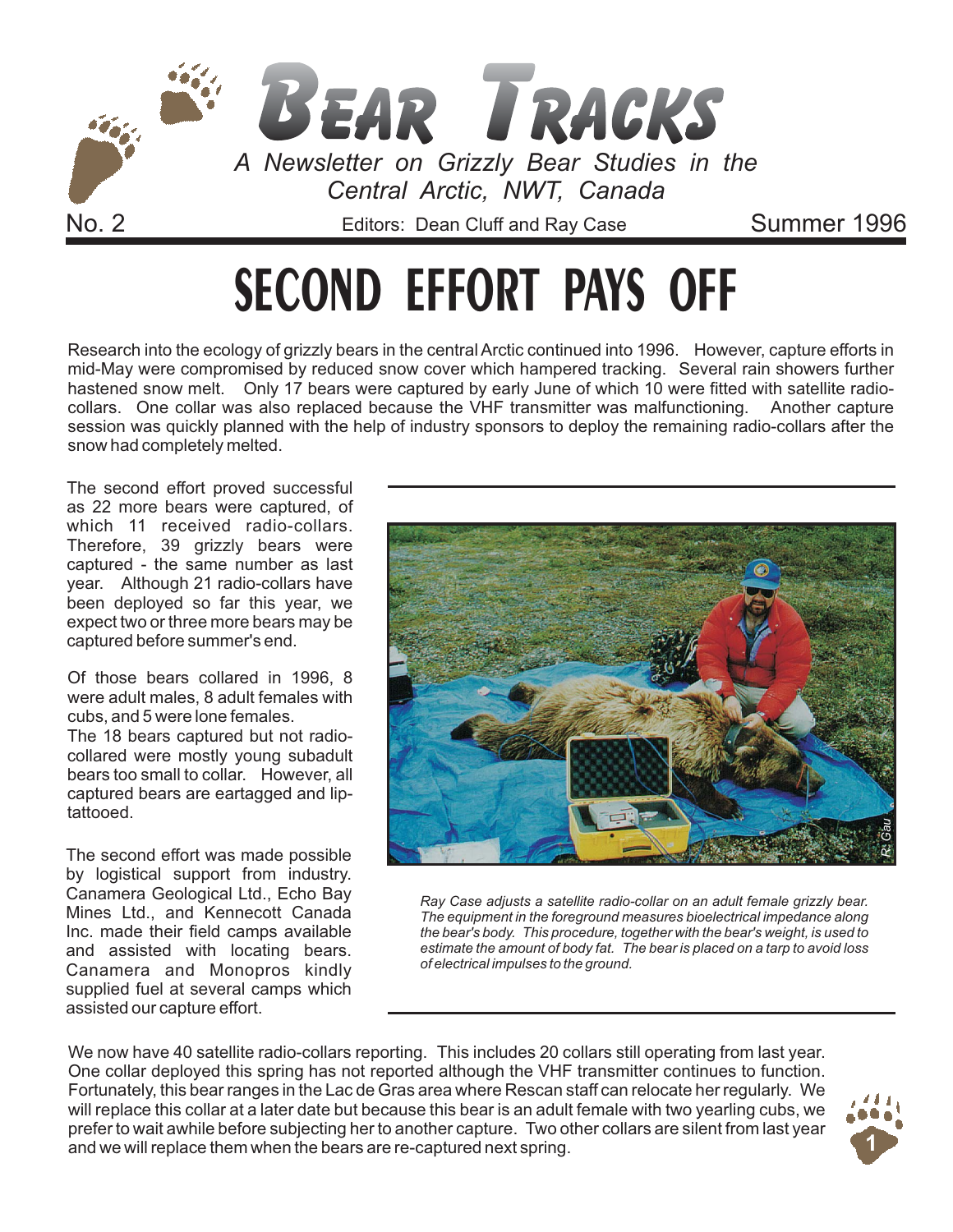## **WEST KITIKMEOT / SLAVE STUDY SOCIETY**

In May, the Management Board of the West Kitikmeot/Slave Study Society (WKSS) gave their approval in principle to the Grizzly Bear Project in recognition that the population status and ecology of barren-land grizzly bears is poorly documented. WKSS approval secures the necessary funding required for the study and acknowledges community, scientific, and industry support for such work.

The WKSS is a five-year regional study focusing on a 213,000 km $^{\circ}$  area of the western arctic known to geologists as the Slave Geological Province (SGP). The SGP includes four types of host rock that contain gold, base metals, and diamonds. Exploration and development activity have increased significantly in recent years, which has led to concern over cumulative effects of such activity and the lack of baseline data needed for environmental impact statements. The WKSS will facilitate the necessary studies to address significant gaps in baseline information. The initiative brings together industry, Aboriginal groups, the territorial and federal governments, and an environmental coalition.

#### **Naonayaotit Traditional Knowledge Study**

The Department of Renewable Resources is now a partner in the Naonayaotit Traditional Knowledge Study. The Kugluktuk Angoniatit Association is project manager for this study and BHP is financial manager. This study will provide us with an unprecedented opportunity to merge traditional knowledge with scientific investigation.

### **PHYSICAL CONDITION AND DIET**

Rob Gau and Vivian Banci continued their studies on body condition, food habits, and habitat use of grizzly bears. Bears emerged from their dens this spring in a wide range of physical condition. Rob examined nine bears this spring with results similar to last year. Body fat composition values ranged from 7 to 26% (average = 13%). Caribou and overwintered berries were the primary foods eaten this spring. So far this summer, bears have taken advantage of the caribou's early return to the Lac de Gras area from the calving grounds.



### **NEW PARASITE?**

Fecal samples were collected by Rob Gau to help quantify important food items in the bear's diet. An analysis of parasite incidence was undertaken with the assistance of Dr. Susan Kutz at the Western College of Veterinary Medicine, University of Saskatchewan, Saskatoon. The flatworm Diphyllobothrium ursi and roundworm Baylisascaris transfuga, both common to bears, were found in many samples. However, an unidentified first stage larvae of a Protostrongylid (lungworm) was found in two of 53 scat samples analyzed. The parasite differs from the caribou and muskox lungworm found in the Coppermine River region. Therefore, this parasite may be a new lungworm species or the first time an otherwise "known" species has been reported in grizzly bears.

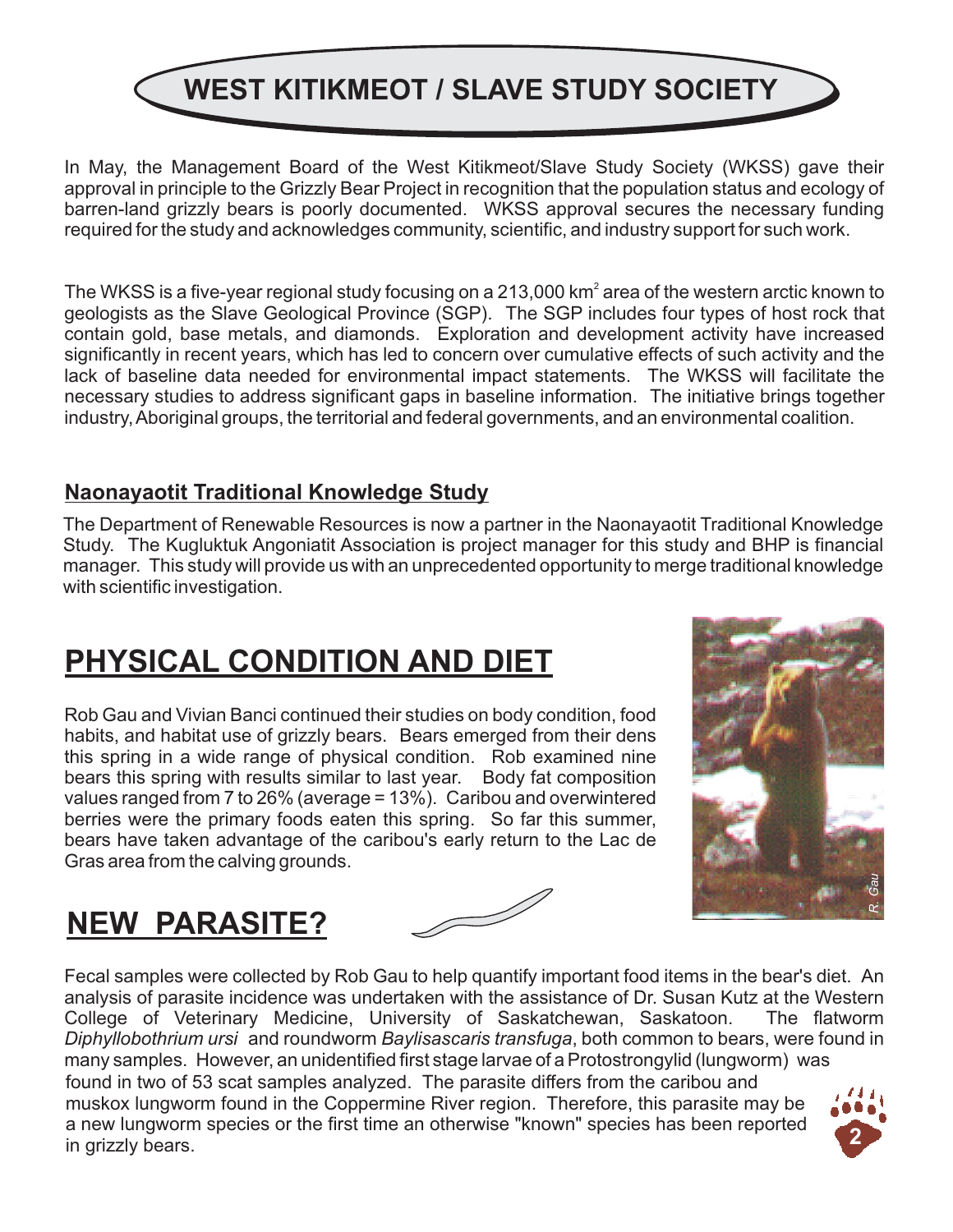### **DEN SITES**

We monitored 21 radio-collared bears until denning. We lost contact once the bears entered their dens because the ground blocks radio-collar transmissions to the satellite. General densite locations were determined by locations received immediately prior to the loss of signal or at the time bears emerged from the den in spring. Actual locations of dens were obtained by searching these areas in spring by aircraft and on the ground once bears had left the area. Dens in the Lac de Gras area were located by Vivian Banci in the fall by tracking the VHF beacon on the collar.



The first collared bear to avoid the arctic winter denned on September  $29<sup>th</sup>$ . The other bears followed by mid-October (average date was October 19<sup>th</sup>). Generally, females with cubs denned before males and bears around the Kugluktuk (Coppermine) area denned before those in the Lac de Gras region. A few males remained active until early November but they were preoccupied with feeding on lastminute caribou kills. One female (without cubs) had her den collapse a few days after entering. With no other den site and 100% snow cover on the ground her situation probably seemed grim, but she found a place under an overhanging rock and spent the winter there under the snow.

*An adult female grizzly bear stands to get a better look at a passing helicopter.*

*Phil McLoughlin, a graduate student at the University of Saskatchewan in Saskatoon records site information at a grizzly bear den. Phil hopes to characterize important habitats for denning by bears and determine an individual's fidelity to denning areas. He also will examine the importance of esker habitat for bear dens.*



The first collared bear to emerge from its den did so on April 18 $<sup>th</sup>$  and the others followed soon after.</sup> Generally, those bears collared in the Kugluktuk area remained in their den later than those further south in the Lac de Gras region. By May 21st, all bears had emerged from their winter sleep.

Not all den sites could be confirmed given the uncertainties in some of the satellite radio-locations at the time of denning. Tracking the VHF signal facilitated actual den site location and we hope to make greater use of the collar's VHF beacon this fall. **3**